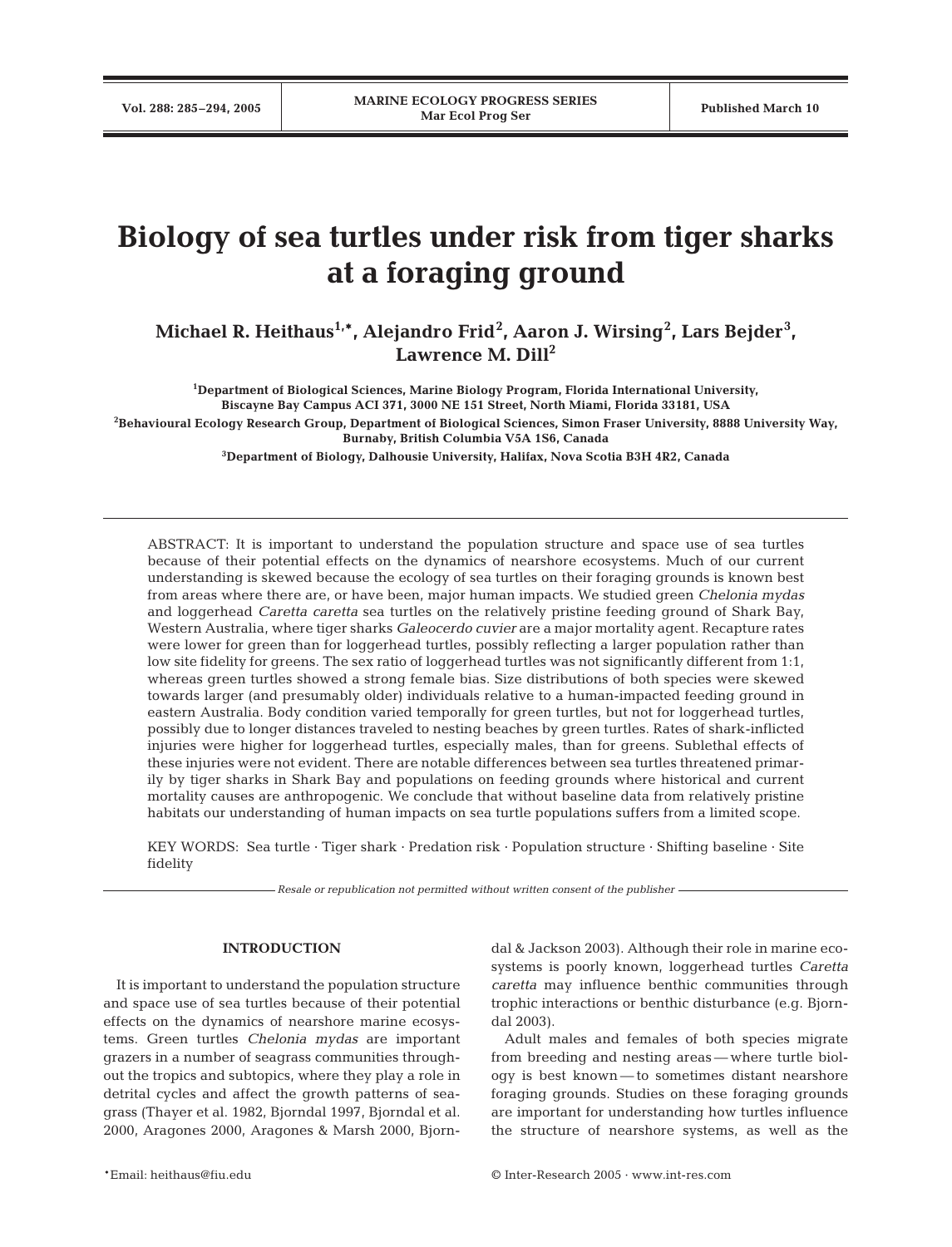growth and mortality factors that affect demography. For example, mortality on feeding grounds appears to be responsible for the decline of nesting populations of loggerhead turtles along the coast of Queensland in eastern Australia (Limpus et al. 1994b), and humaninflicted mortality of green turtles on feeding grounds in the Caribbean appears to have major consequences for population stability and growth (Bjorndal et al. 2003). Not all threats to sea turtles on foraging grounds are anthropogenic, and both green and loggerhead turtles may be at risk of predation from large sharks, particularly the tiger shark *Galeocerdo cuvier* (e.g. Heithaus et al. 2002a). The intensity of this risk varies geographically (e.g. Limpus et al. 1994a,b, Heithaus et al. 2002a, Limpus & Limpus 2003), and little is known about predation rates on adult sea turtles at feeding grounds or about the influence of predators on the behavior and reproduction of these animals (but see Jessop et al. 2003).

To date, the ecology of turtles on foraging grounds is best known where humans have harvested turtles extensively or have degraded their habitats (Jackson 1997). These areas include the southern Great Barrier Reef and Moreton Bay, NE Australia (e.g. Limpus et al. 1994a,b, Limpus & Limpus 2003), and the Caribbean (e.g. Bjorndal 1980, Bjorndal et al. 2000). Because of human-induced declines in large shark populations (e.g. Baum et al. 2003, Baum & Meyers 2004), it is possible that humans have replaced sharks as the primary predator in these areas. Given the life-history characteristics of sea turtles (e.g. slow growth, delayed maturation, long lifespan), anthropogenic effects at disturbed foraging grounds might continue long after harvesting of turtles stops or diminishes. Further, even if turtles are not targeted, fisheries bycatch or disease might be important mortality agents at foraging grounds near human populations (e.g. George 1997, Lewison et al. 2004).

In contrast, Shark Bay, Western Australia, is a large and relatively undisturbed foraging ground, containing large populations of green and loggerhead turtles, as well as of tiger sharks (Heithaus 2001). Historical harvest rates have been mild, and nesting occurs along the relatively unpopulated central and northern Western Australian coastline (e.g. Baldwin et al. 2003). In Shark Bay, large sharks—rather than humans—are the primary source of predation and injury (e.g. Limpus et al. 1994a,b, Heithaus et al. 2002a).

This paper describes the biology of green and loggerhead sea turtles in Shark Bay and assesses whether the shifting baseline syndrome (sensu Pauly 1995) has influenced our perception of turtles on foraging grounds. We quantify population parameters and use of space by turtles in Shark Bay, and compare our data to those from human-exploited populations.

# **MATERIALS AND METHODS**

**Study site.** This study was conducted in the Eastern Gulf of Shark Bay, offshore of the Monkey Mia Dolphin Resort (ca.  $25^{\circ}$  45' S, 113° 44' E). Shark Bay is a large, semi-enclosed bay, approximately 800 km north of Perth, Western Australia (see Heithaus 2001). The Eastern Gulf is relatively shallow, with nearshore shallows covered largely by sand, with some seagrass patches. There are numerous shallow banks offshore that are covered primarily by the seagrass *Amphibolis antarctica* (<4.0 m depth) and surrounded by relatively deeper waters (6.5 to 15.0 m). Shark Bay contains the largest reported seagrass beds in the world (Walker 1989), a feature that contributed to its listing as a World Heritage Area in 1991. Expansive seagrass beds and abundant invertebrates support large populations of green and loggerhead turtles. Neither species is known to nest in the Eastern Gulf. Green turtles feeding in Shark Bay are believed to nest along the NW coast of Australia, while the loggerhead turtles may nest in similar geographic regions or on Dirk Hartog Island and other barrier islands in the Western Gulf of Shark Bay (Baldwin et al. 2003).

**Study methods.** We searched haphazardly for turtles in shallow areas (usually <5 m) and, to a lesser extent, in areas ~10 m deep, where turtle densities are known to be highest. Turtles were captured by hand (Heithaus et al. 2002a), brought alongside the boat and restrained by the fore-flippers; occasionally, turtles were brought aboard the vessel for attachment of animal-borne cameras (Heithaus et al. 2002c). We recorded the following behaviors at the time of sighting. *Surfacing* included turtles floating at the surface with their carapace or head above the water line. *Swimming* turtles were moving below the surface (excluding animals swimming away from the capture boat). *Feeding* included turtles excavating the sea floor (for loggerhead turtles), consuming seagrass (for green turtles), or captured with food in their mouth. *Resting* turtles lay motionless on the bottom. Our data likely underestimate the number of feeding turtles, as misclassification into the 'resting' category no doubt occurred to some extent.

Following capture we measured curved carapace length (CCL) and tail length (to the nearest 0.5 cm). Titanium tags (Stockbrands), provided by the Department of Conservation and Land Management, Western Australian Marine Turtle Project, were attached to the fore-flippers. From 2000 to 2003 we recorded a qualitative condition index based on the ventral characteristics of the turtle. Turtles were considered to be in *poor* condition when their undersides were extremely concave; ventral concavity was often accompanied by sunken eyes, extremely bad breath,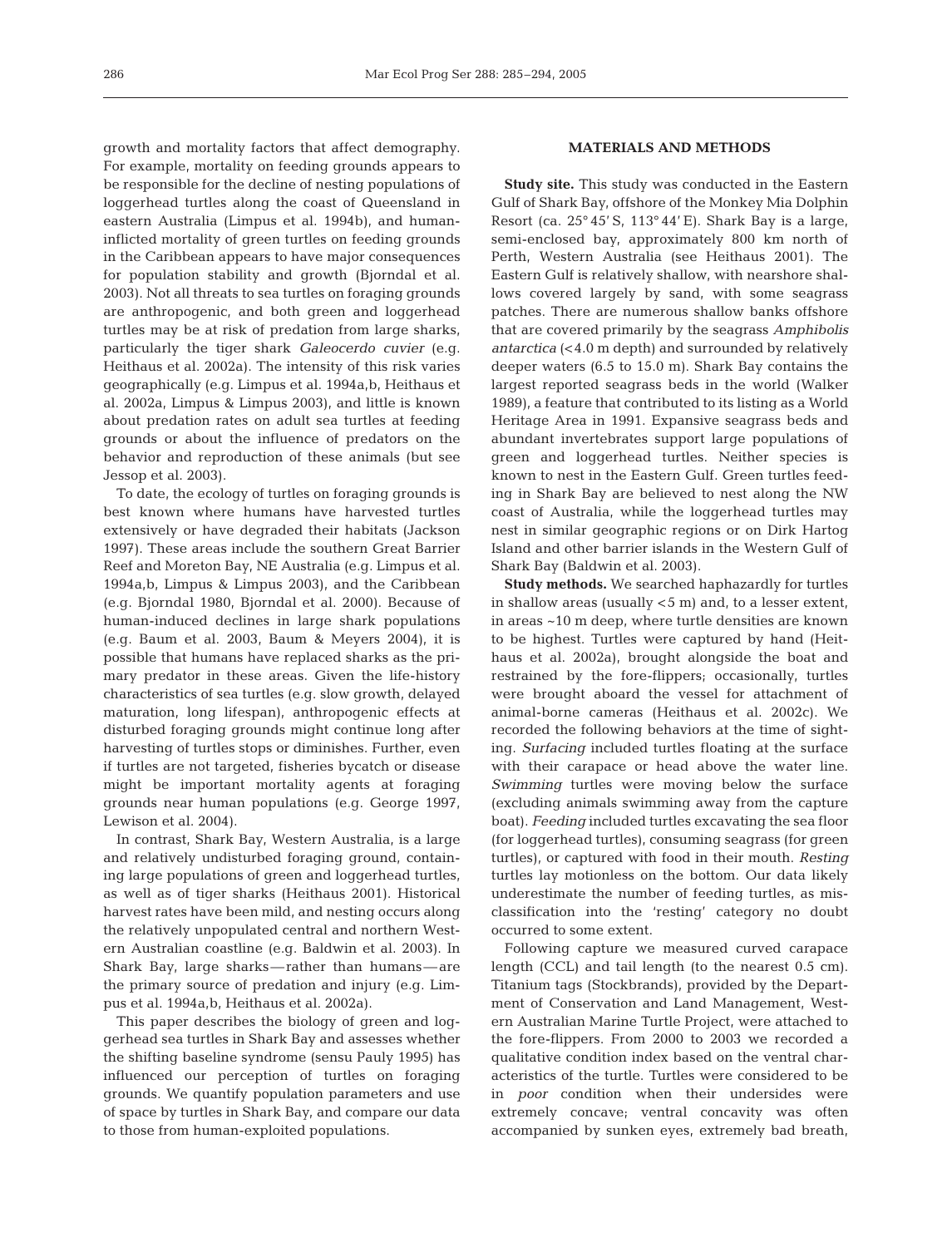and lethargy during capture and handling. Turtles in *fair* condition had concave or slightly concave undersides, but were usually active during capture, and other body parts were not obviously in deteriorating condition. Turtles in *good* condition had flat undersides, and turtles in *very good* condition had convex undersides.

Determining the sex of turtles in the field from external characteristics is impossible for small turtles and sometimes difficult for large turtles (Limpus et al. 1994a,b). We classified individuals with tail lengths of >25 cm as *males* and all others, which would include some juvenile males, as *unclassed* (Limpus et al. 1994a,b). We considered individuals with short tails and CCL >100 cm to be *probable females*, since most males should have matured and grown long tails by this size (e.g. Limpus & Limpus 1994a,b, 2003), and individuals with short tails and CCL >95 cm were considered *likely females*. The *likely females* category includes all individuals in the *probable females* category.

Turtles were inspected for shark-inflicted wounds using the criteria of Heithaus et al. (2002a). We considered a wound to be inflicted by a shark when (1) large, crescent-shaped chunks were removed from the carapace that could only have been caused by a shark; (2) at least one-third of a flipper was amputated; or (3) shark tooth impressions were found on the carapace. We did not consider the removal of small portions of the carapace, the removal of distal portions of flippers, or holes in the carapace or flippers to be caused by sharks. In addition to shark wounds, we recorded other injuries (e.g. from boats or other turtles), as well as green turtle fibropapilloma tumors (e.g. George 1997).

**Analyses.** Because many individuals were recaptured, for some analyses we used only the first capture of the individual, or a single mean value per individual,

to avoid pseudoreplication. Size distributions and sex ratios included only the first capture of an individual, as did analyses of sharkinflicted wounds. Wound analyses also excluded turtles <65 cm CCL. For analyses of trends in condition, we included the first capture for each individual within a year. Analyses of substratum selection and activity included all captures of all individuals.

For substratum- and depth-selection analyses, turtles were placed into 1 of 3 size categories: small (<60 cm CCL), medium (60 to 90 cm CCL), or large (>90 cm CCL). Analyses of activity excluded feeding, since there were very few occurrences of this behavioral state. Analyses of depth selection were also conducted treating both depth and size as continuous variables. Results were identical to those obtained for size categories.

Species and sex differences in the time and distance moved between recaptures and the probability of having a shark-inflicted wound were investigated using ANOVA. Data were square-root (time between recaptures) or  $log(x + 1)$  (distances moved) transformed, and all nonsignificant interactions  $(p < 0.10)$  were removed from analyses. Distances were determined using a Geographic Information System (MapInfo).

# **RESULTS**

#### **Population characteristics**

The total number of individuals caught was 1.4 times greater for green (*Chelonia mydas*) (328 captures of 304 individuals) than for loggerhead (*Caretta caretta*) (330 captures of 223 individuals) turtles, despite similar total captures, because loggerheads were more frequently recaptured (see below). The green turtle sex ratio was significantly biased towards probable (3.1:1;  $\chi^2$  = 31.0, df = 1, p < 0.0001) or likely females (3.2:1;  $\chi^2$  = 23.8,  $df = 1$ ,  $p < 0.0001$ ). For loggerhead turtles, the sex ratio was slightly female-biased, but did not deviate significantly from 1:1 (> 95 cm CCL,  $\chi^2$  = 3.6, df = 1, p =  $0.07$ ; > 100 cm CCL,  $\chi^2$  = 3.0, df = 1, p = 0.08) (Table 1).

Unclassed green turtles ranged from 40.0 to 120.0 cm CCL, and males, between 89.0 and 118.0 cm (Fig. 1). Loggerhead turtles ranged from 67.0 to 111.0 cm CCL for unclassed turtles and from 88.0 to 112.0 cm CCL for male turtles (Fig. 1).

There were species and sex-class effects on recapture rates. Only 14 of 270 (5.2%) unclassed green turtles were recaptured. Male green turtles were recaptured at a significantly higher rate, with 7 of 34 male turtles (20.6%) recaptured ( $\chi^2$  = 11.1, df = 1, p <

Table 1. *Chelonia mydas* and *Caretta caretta*. Comparison of green and loggerhead turtles on the Shark Bay foraging ground. CCL: curved carapace length

| Factor                                         | <b>Species</b>  |               |  |
|------------------------------------------------|-----------------|---------------|--|
|                                                | Green           | Loggerhead    |  |
| CCL (cm) $(\bar{x} \pm SD)$                    | $85.8 \pm 19.2$ | $89.7 + 11.0$ |  |
| Unclassed: male $(>95 \text{ cm})$             | 3.1:1           | 1.6:1         |  |
| Unclassed: male $(>100 \text{ cm})$            | 3.2:1           | 1.2:1         |  |
| Percent shark injured (male, unclassed)        | 3.0, 6.5        | 51.7, 27.8    |  |
| Percent anthropogenic injuries                 | 0.0             | 0.0           |  |
| Percent sighted at surface                     | 3.4             | 15.4          |  |
| Percent with tumors                            | 2.6             | 0.0           |  |
| Percent recaptured (male, unclassed)           | 20.6, 5.2       | 38.7, 24.7    |  |
| Kilometers between captures $(\bar{x} \pm SD)$ | $0.6 \pm 0.7$   | $2.4 \pm 3.3$ |  |
| Days between captures $(\bar{x} \pm SD)$       | $152 \pm 158$   | $468 \pm 449$ |  |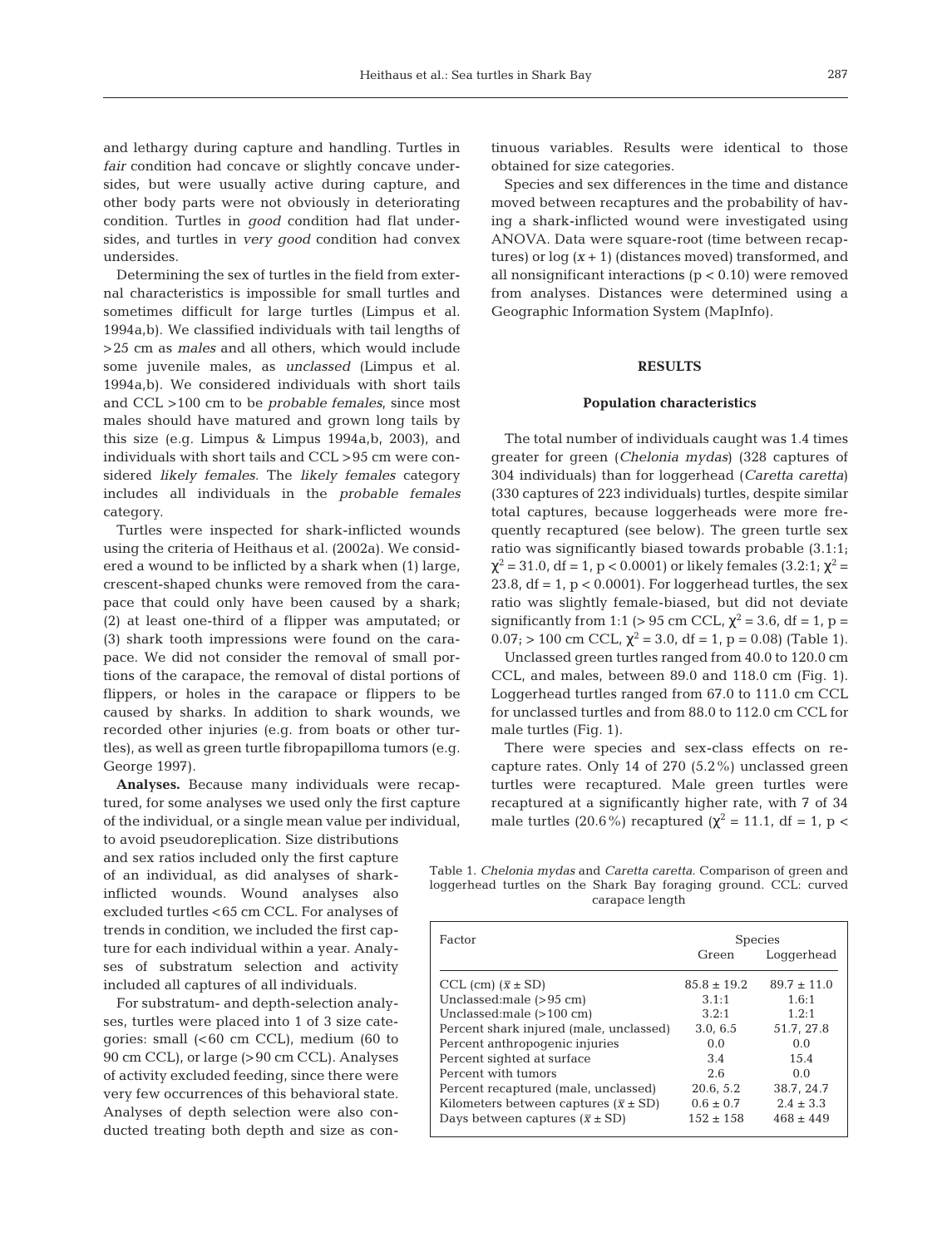0.001); 1 male and 2 unclassed turtles were recaptured twice.

Loggerhead turtles were recaptured significantly more often than were green turtles ( $\chi^2$  = 44.8, df = 1,  $p < 0.001$ , and male loggerheads (24 of 62; 38.7%) were recaptured significantly more often than unclassed ones (40 of 162; 24.7%) ( $\chi^2$  = 4.3, df = 1, p < 0.05). Loggerhead turtles of both sexes were recaptured an average of 1.7 times after the initial capture. However, several individuals were recaptured within the study area  $> 5$  times (max.  $= 7$  recaptures).



Fig. 1. *Chelonia mydas* and *Caretta caretta*. Size distribution of green and loggerhead turtles

# **Use of space and activity**

Time between first and last captures for loggerhead turtles ranged from 2 to 1433 d  $(\bar{x} \pm SD = 468 \pm 449 \text{ d})$ , which was significantly longer than that for green turtles, which ranged from 8 to 406 d ( $\bar{x}$  ± SD = 152 ± 158;  $F_{1,82} = 9.7$ , df = 1, p < 0.003). There was no effect of sex on total time between captures  $(F_{1,82} = 1.5, df = 1, p =$ 0.22).

Recaptured green turtles had moved between 100 m

and 2.7 km (Fig. 2) from their previous capture location. Most movements were within the area of initial capture, and only 1 turtle moved to a neighboring seagrass bank. Loggerhead turtles were recaptured between 50 m and 15.4 km from their previous capture site (Fig. 2). The majority of recaptures were within the same general location as the initial capture, but longdistance movements were recorded among offshore seagrass banks and from offshore banks and deep areas to nearshore sand habitats, with 15 of 64 (23.4%) animals making at least 1 move outside of their initial capture location (i.e. to another offshore bank). Many loggerhead turtles moved long distances along nearshore shallow habitats. Our data are not adequate to address movements of turtles within deep habitats of the study area.

> Average distance between *individual* recaptures differed between species. Loggerhead turtles moved further than green turtles ( $\bar{x} \pm SD = 2.3 \pm 3.3$  km and 0.6  $\pm$ 0.6 km, respectively;  $F_{1,117} = 7.0$ , p = 0.009). There were no sex-class differences for either species  $(F_{1,117} = 0.3, p =$ 0.56). Similarly, the *average* distance between recaptures of individual loggerhead turtles was greater than that of green turtles  $(\bar{x} \pm SD = 2.4 \pm 3.2 \text{ km and})$  $0.6 \pm 0.7$  km, respectively;  $F_{1,84} = 9.7$ , p = 0.003), and there were no effects of sex class  $(F_{1,84} = 0.05, p = 0.83)$ . Time between first and last capture  $(F_{1,84} = 0.4, p = 0.54)$ , time between consecutive recaptures  $(F_{1,117} = 0.061, p = 0.81)$ , number of recaptures  $(F_{1,84} = 0.02, p = 0.88)$  and location of initial capture  $(F_{1,117} = 0.83, p = 0.61)$  did not influence the distances traveled between captures.

> Small green turtles were captured in shallower waters  $(\bar{x} \pm SD = 1.3 \pm 0.7 \text{ m})$ deep,  $n = 41$ ) than medium ( $\bar{x} \pm SD = 2.1$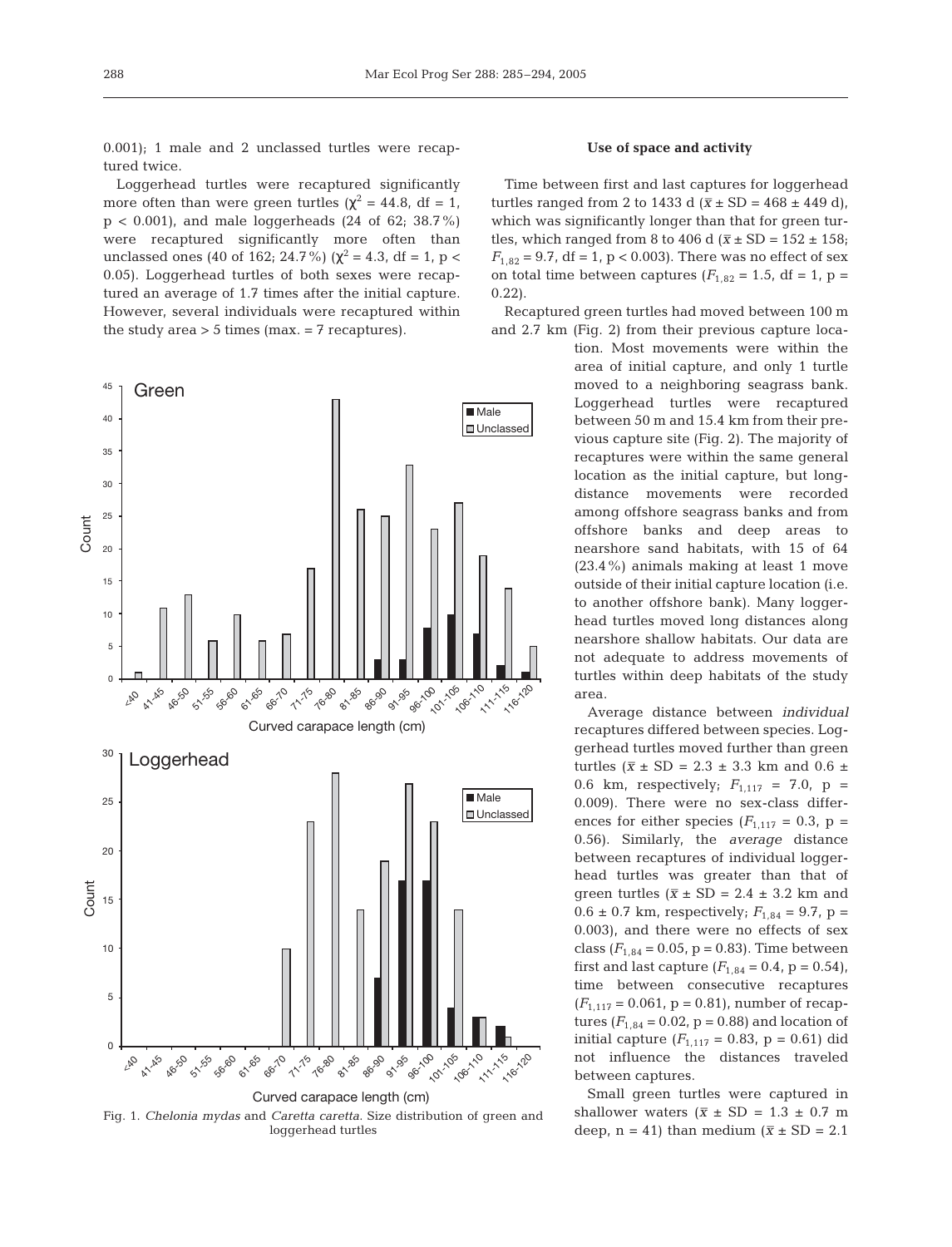

Fig. 2. *Chelonia mydas* and *Caretta caretta*. Distance between first and last capture for all turtles recaptured within the study area

 $\pm$  1.0 m deep, n = 131) or large ( $\bar{x} \pm SD = 2.1 \pm 1.0$  m deep,  $n = 153$ ) green turtles  $(F_{2,313}=9.01, p = 0.0002)$ . Larger green turtles were often captured in moderately deep areas of banks (3 to 5 m deep) and along bank edges, while the smallest size classes of green turtles tended to be captured in very shallow waters (0.5 to 1.5 m deep) near shore and in areas lined by mangroves. The shift in capture depths of green turtles correlates with a shift in the substratum over which turtles were found. Small turtles were captured over sand bottoms 75% of the time, which was significantly more often than medium and large green turtles (33 and 34.5% of captures over sand, respectively); the latter size groups were most often captured over seagrass ( $\chi^2 = 28.6$ , df = 2, p < 0.0001). There were no differences in the capture depths  $(t =$ 1.5,  $df = 304$ ,  $p = 0.13$  or the proportion of turtles captured over sand ( $\chi^2$  = 3.1, df = 2, p = 0.08) of medium  $(n = 131, \bar{x} \pm SD = 2.2 \pm 1.9 \text{ m}; 63\%$  over sand) or large (n = 188,  $\bar{x} \pm SD = 1.9 \pm 1.2$  m; 73% over sand) loggerhead turtles.

Activity at the time of sighting differed between species ( $\chi^2 = 31.0$ , df = 3, p < 0.001). Notably, a greater proportion of loggerhead turtles (18%) than green turtles (3%) was observed at the surface and a greater proportion of green turtles (47%) than loggerhead turtles (30%) was seen swimming. Very few green or loggerhead turtles were observed feeding (1% for both species), while turtles frequently were observed stationary on the bottom (49 and 51%, respectively).

# **Body condition, shark-inflicted injuries and disease**

The body condition of green turtles varied temporally. A greater proportion of turtles was in fair and poor condition in winter months (June and July;  $\chi^2 = 29.1$ , df = 18, p < 0.05, Fig. 3). There was no significant temporal variation in the relative body condition of loggerhead turtles that were captured ( $\chi^2$  = 20.5, df = 15,  $p = 0.15$ . Overall,  $3.1\%$  of loggerhead turtles were in poor condition, 24.8% in fair condition, 35.1% in good condition and 36.9% in very good condition. There was no difference in the condition of turtles with and without shark-inflicted damage for either green ( $\chi^2$  = 5.2, df = 3, p = 0.16) or loggerhead ( $\chi^2 = 1.0$ , df = 3,  $p = 0.80$ ) turtles. Likewise, there was no difference in body condition between males and females of either

species (green turtles:  $\chi^2 = 1.9$ , df = 3, p = 0.58; loggerhead turtles:  $\chi^2 = 1.3$ , df = 3, p = 0.72).

Shark-inflicted injuries were much more common on loggerhead turtles than green turtles (Table 2, Fig. 4). While there was not a substantial difference



Fig 3. *Chelonia mydas*. Monthly variation in body condition of green turtles. Analysis only includes months with >15 records of body condition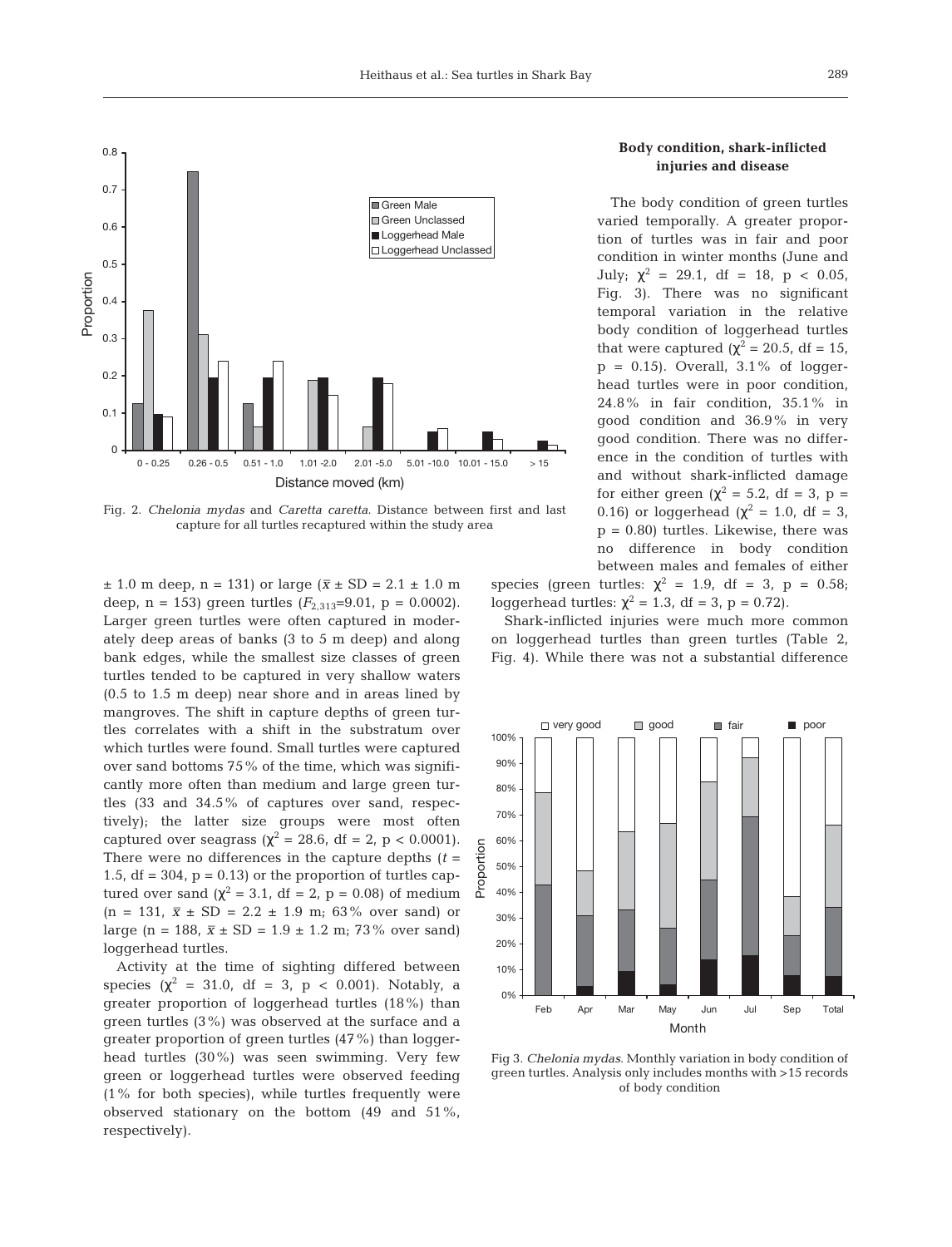|                                                                                         | All   |          |          | $>95$ cm CCL |                  |                | $>100 \text{ cm }$ CCL |         |                |
|-----------------------------------------------------------------------------------------|-------|----------|----------|--------------|------------------|----------------|------------------------|---------|----------------|
|                                                                                         | df    | $\chi^2$ |          | df           | $\chi^2$         | D              | df                     | χ       |                |
| <b>Species</b>                                                                          | 1,434 | 4.75     | 0.03     | 1, 199       | 17.2             | < 0.0001       | 1, 137                 | 11.6    | 0.0006         |
| <b>Sex</b>                                                                              | 1,434 | 20.8     | < 0.0001 | 1,199        | 4.66             | 0.030          | 1, 137                 | 5.5     | 0.02           |
| $Species \times Sex$                                                                    | 1,434 | 0.3      | 0.60     | 1, 199       | 2.2 <sup>a</sup> | $0.14^{\rm a}$ | 1, 137                 | $1.5^a$ | $0.23^{\rm a}$ |
| <sup>a</sup> The interaction term was eliminated from analyses of $> 95$ and $> 100$ cm |       |          |          |              |                  |                |                        |         |                |

Table 2. *Chelonia mydas* and *Caretta caretta*. Wald χ<sup>2</sup> values for analyses of shark-inflicted wounds on green and loggerhead turtles. The presence or absence of a wound was treated as a nominal variable. CCL: curved carapace length



Fig. 4. *Chelonia mydas* and *Caretta caretta*. Proportion of turtles bearing shark-inflicted injuries. Sample sizes are above bars

between male and unclassed green turtles, male loggerhead turtles were injured significantly more often than were unclassed loggerheads. The proportion of shark-injured turtles that were recaptured was not significantly different from that of non-injured turtles based on sex and species categories ( $\chi^2$  = 4.2, df = 3,  $p = 0.24$ .

Injuries not inflicted by sharks were rare on both green  $(n = 3)$  and loggerhead turtles  $(n = 11)$ ; none could be attributed definitively to anthropogenic factors. These injuries included missing eyes, holes in fore- and hind-flippers, chips out of the carapace and chunks removed from flippers that may have been inflicted by other turtles.

No loggerhead turtles exhibited fibropapilloma tumors, and only 8 of 304 (2.6%) green turtles had tumors. Of these, 2 had small tumors on their flippers and another had extremely small tumors in the shoulder area.

## **DISCUSSION**

Detailed studies exist for green *Chelonia mydas* and loggerhead *Caretta caretta* turtle populations on foraging grounds along the eastern coast of Australia, where human impacts are substantial (Limpus et al. 1994a,b, Limpus & Limpus 2003). In contrast, the turtle populations we studied in Shark Bay live in a relatively pristine environment that has seen little human-inflicted mortality.

Female green turtles were much more common than males in Shark Bay (72% female), a trend seen also at Moreton Bay (65% female) (Limpus et al. 1994a). The sex ratio of loggerhead turtles in Shark Bay was not significantly different from 1:1. In contrast, male-biased sex ratios have been found in populations of loggerhead turtles in eastern Australia, including feeding grounds of the southern Great Barrier Reef (71% male) and Moreton Bay (65%). In these locations, sex was determined

through gonad observations (Limpus et al. 1994b, Limpus & Limpus 2003). Our data used tail-length as the sex-class criterion, and thus likely underestimates the proportion of males (Limpus et al. 1994b), but due to the slight female bias in the sex ratio, a deviation from 1:1 is unlikely.

Female-biased sex ratios of green turtles on feeding grounds may be caused by the different proportions of the male and female populations involved in breeding migrations. Remigration intervals appear to be shorter for males (Limpus 1993), so it is likely that a greater proportion of males migrates to breeding sites in a particular year. Remigration intervals of male loggerheads are not well known, so it is unclear whether sexspecific remigration rates influence interspecific differences in sex ratio at feeding grounds. In spite of methodological issues, it is possible that the difference in sex ratios of loggerhead turtles between Shark Bay and eastern Australia is real, and is due to differences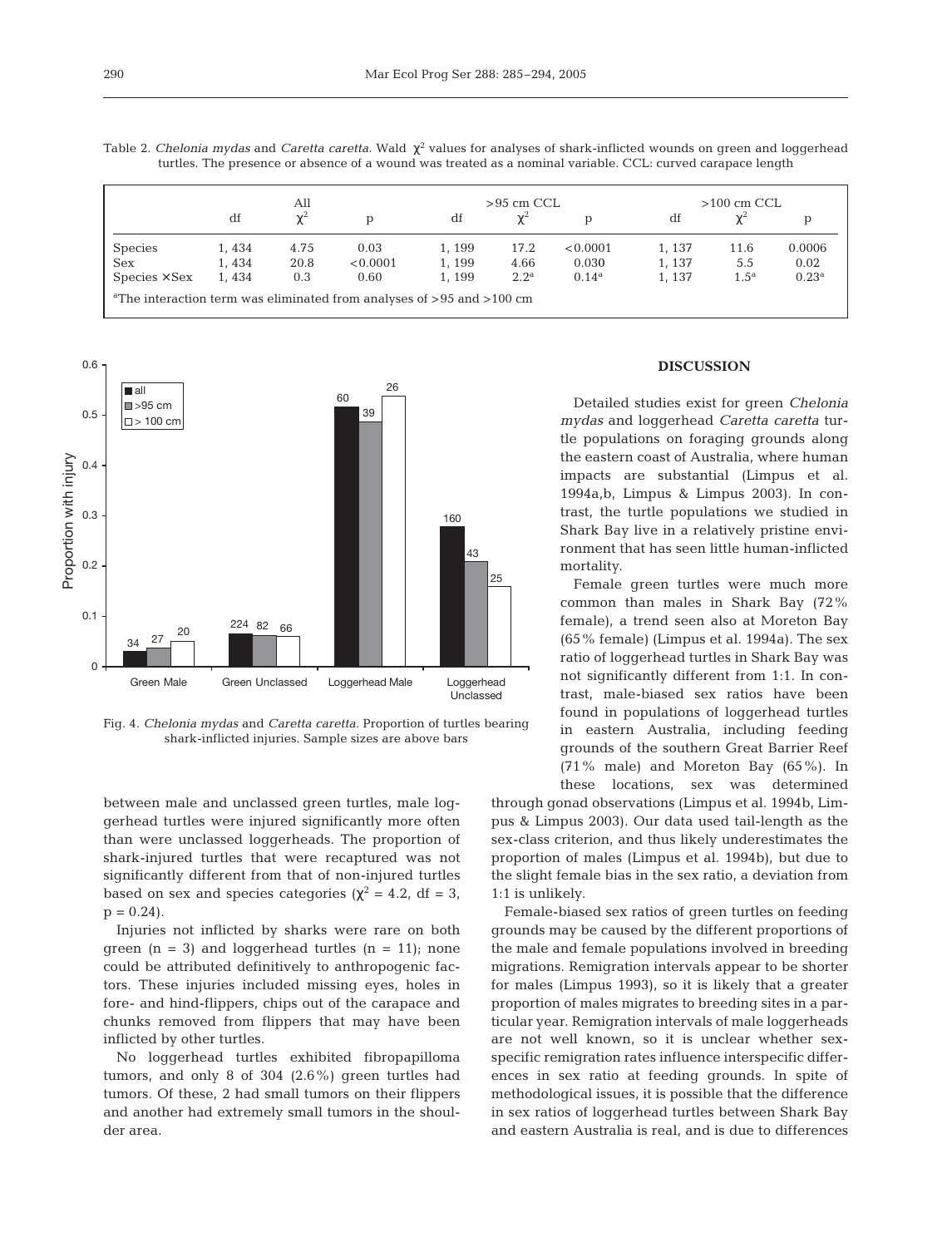in mortality patterns. There do not appear to be sex differences in adult or immature survival rates of either species in eastern Australia's southern Great Barrier Reef region (Chaloupka & Limpus 1998, 2002). In Shark Bay, male loggerhead turtles are wounded by tiger sharks more often than females. If this is correlated with higher death rates, then a lower proportion of males in Shark Bay is not surprising.

The size of the smallest loggerhead and green turtles that we captured in Shark Bay were similar to those that had recently settled in Moreton Bay, which is a warm temperate foraging ground (Limpus et al. 1994a,b), indicating that both species of turtles go through the transition from a pelagic to a coastal lifestyle at a similar size in the Pacific and Indian Oceans. Although maximum sizes of turtles were similar in both locations, there were marked differences in the size structure of populations in Moreton Bay and Shark Bay. Size distributions were skewed towards larger turtles in Shark Bay relative to Queensland (see Limpus et al. 1994a,b). Our data likely underestimate the differences for green turtles; in Shark Bay, shallow banks are often quite narrow, and large green turtles frequently congregate in deeper areas (4 to 4.5 m) of the banks where they have easy access to deep (8 to 10 m) waters into which they can escape (authors' unpubl. data). The frequency of the smallest green turtle size classes (<55 cm CCL) may be slightly underestimated, since these turtles were captured primarily in shallow mangrove-lined habitats that were not sampled as frequently as offshore banks. The size distribution of sampled loggerhead turtles, however, is likely to be very close to that found in the population, as there are no differences in size among habitats and loggerheads of all size classes are relatively easy to capture.

We suggest that the difference in the size structures of green turtle populations in Moreton Bay and Shark Bay is likely due to the heavy exploitation of turtles in the former area, where the relative lack of large turtles is consistent with a population rebounding from a relatively recent decline (1950s; Limpus et al. 1994a). Indeed, assessments of size structure among lessexploited green turtle populations in the Great Barrier Reef region of Queensland also have revealed a higher proportion of large individuals than in Moreton Bay (Limpus and Reed 1985, Limpus et al. 1994a). Unlike green turtles, loggerhead turtles have not been subjected to substantial harvests in eastern Australia (Limpus et al. 1994a,b). However, the loggerhead population in Shark Bay is skewed towards larger individuals when compared to both Moreton Bay (Limpus et al. 1994b) and the southern Great Barrier Reef Marine Park (Limpus & Limpus 2003), but to a lesser extent than green turtles. The reasons for these differences in

population size structure remain unclear, but differential levels of human influence (aside from harvest) may still be responsible.

Differences in the proportion of large turtles in a population has substantial implications for the reproductive potential of the population, as larger body size is positively correlated with fecundity and other reproductive parameters (Van Buskirk & Crowder 1994). It is likely that predation by tiger sharks is greatest on smaller turtles, while human-inflicted mortality would be centered on larger individuals. Under prolonged periods of different mortality regimes, populations would be expected to diverge in their life-history characteristics, including smaller size and younger age at maturity for individuals in populations with high mortality rates at larger sizes (e.g. Grift et al. 2003, Hutchings & Reynolds 2004).

Within the Shark Bay foraging ground, loggerhead turtle sizes did not vary significantly with depth, but there was a general shift in habitat use within capture areas for green turtles as they reached larger sizes. The smallest size classes of green turtles (<50 cm CCL) were occasionally seen and captured on offshore seagrass banks, but were much more abundant on nearshore sand flats and near or in tidal creeks lined with mangroves. Because these shallow mangrovelined habitats were sampled less often than other habitats, we likely have underestimated the tendency to select such areas by small turtles. Furthermore, no green turtles in this size class were observed in 3 yr of conducting transects in deep habitats (e.g. Heithaus 2001, Heithaus et al. 2002b). In general, the use of shallow nearshore habitats by sea turtles is probably driven largely by predation risk. Small green turtles are sometimes found whole in the stomachs of tiger sharks (Simpfendorfer et al. 2001, M. R. Heithaus pers. obs.), and offshore seagrass banks are a preferred habitat of tiger sharks in the study area (Heithaus et al. 2002b). Shallow nearshore waters would provide a refuge from predation because they are difficult for large tiger sharks to access, and their maneuverability would be less than that of juvenile green turtles (e.g. Heithaus et al. 2002a). Spatial variation in the size of green turtles captured has also been observed in Moreton Bay, where larger turtles (>80 cm) were rarely found within the inner drainages used by smaller turtles. The reason for this spatial variation in Moreton Bay remains unclear, and the role of predation risk is unknown (Limpus et al. 1994b). While large sharks, including tiger sharks, occur in Moreton Bay (Corkeron et al. 1987), no wounds attributed to sharks were recorded on green turtles by Limpus et al. (1994b). However, the lack of predator-inflicted wounds may be due to effective anti-predator behavior (Heithaus et al. 2002a).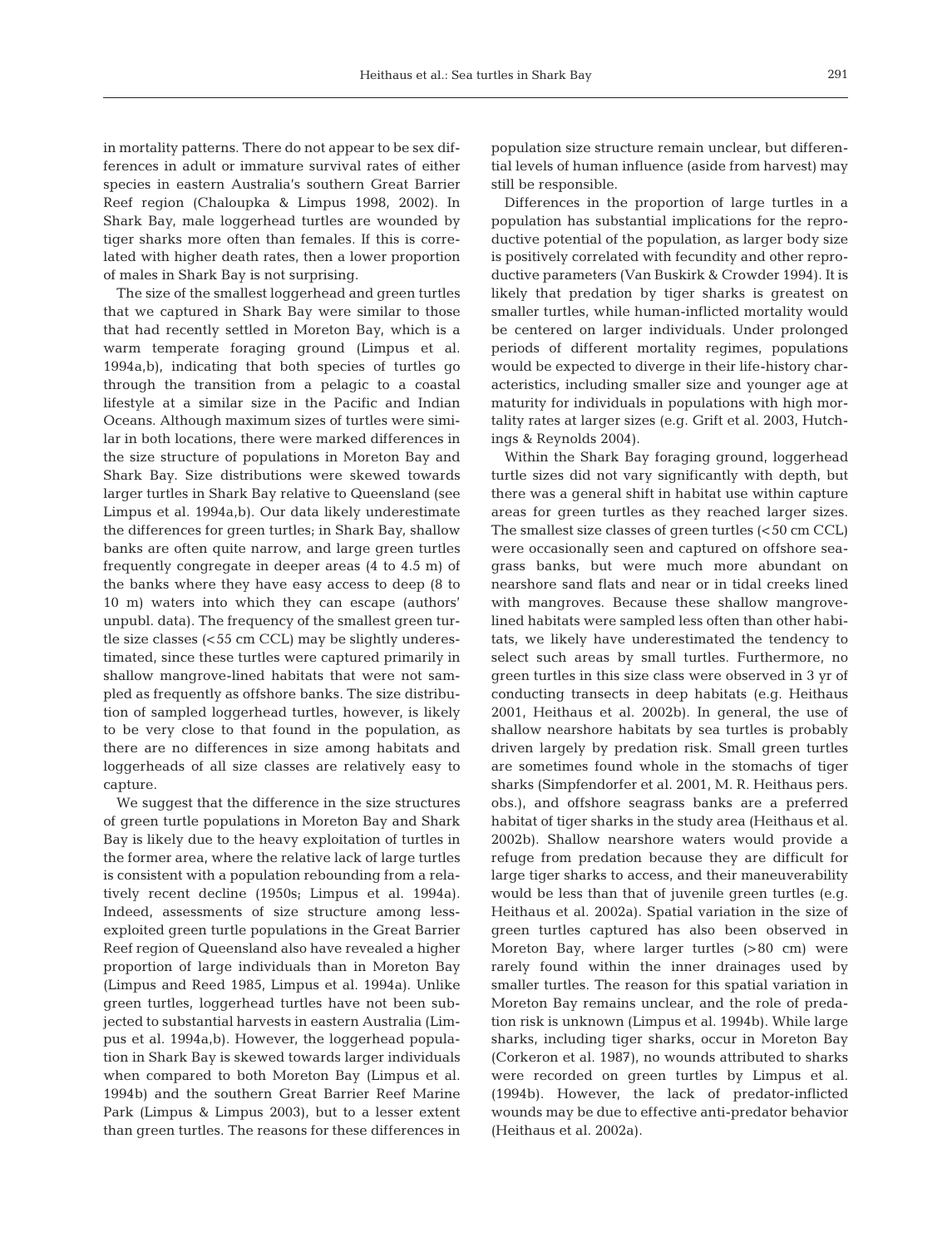Green turtles, and especially unclassed individuals, were rarely recaptured, which could indicate a low degree of site fidelity. Movements of instrumented green turtles (e.g. Heithaus et al. 2002c), however, suggest that the low recapture rate of green turtles is likely due to high population density rather than most individuals leaving the study area; 24 to 72 h after deployment, instruments were usually recovered within 1 km of the deployment location (authors' unpubl. data). Recaptured green turtles moved relatively short distances—only an average of 600 m despite the availability of suitable habitat at greater distances. Such fidelity for specific foraging locations is common in green turtles on their feeding grounds throughout their range (e.g. Bjorndal 1980, Brill et al. 1995). For example, most green turtles in Moreton Bay were recaptured within specific feeding locations, and displaced turtles returned to the location of their initial capture (Limpus et al. 1994a). However, off the coast of Brazil and in the Gulf of California, green turtles may be highly resident or exhibit very large home ranges (Seminoff et al. 2002, Godley et al. 2003).

The high recapture rates of loggerhead turtles suggest a high degree of site fidelity to small areas within the Eastern Gulf of Shark Bay, a trend common for this species on feeding grounds (e.g. Limpus et al. 1994b, Avens et al. 2003, Limpus & Limpus 2003). Few of the loggerhead turtles recaptured in Shark Bay had made substantial moves away from the location of initial capture, although some individuals moved >10 km, primarily along a relatively thin strip of sand-bottom habitat near shore.

There were seasonal changes in the average condition of green turtles, but none in loggerhead turtles. Green turtles were generally in worse condition during the austral winter, possibly due to the arrival of postbreeding migrants that had recently traveled long distances. Alternatively, green turtle condition may have declined over winter as a result of lower water temperatures. The lack of seasonal variation in loggerhead turtles may reflect the much shorter distance and energetic cost of migrating to their primary breeding and nesting area, Dirk Hartog Island, which is located <100 km from the study site compared to >500 to 1000 km to the presumptive green turtle nesting beaches. Alternatively, loggerhead turtles may possess a superior ability to maintain body condition during periods of low temperature. Interestingly, a much greater proportion of green turtles were in poor condition in Shark Bay (7.1%) than in Moreton Bay (0.4%; Limpus et al. 1994a), a result that would be consistent with populations near and below carrying capacity, respectively (e.g. Bjorndal et al. 2000). Conversely, a lower proportion of loggerhead turtles were in poor condition in Shark Bay (3.1%) than in Moreton Bay (6.3%).

Previous studies of shark-inflicted wounds in Shark Bay (Heithaus et al. 2002a) did not include an adequate sample of male green turtles, and did not assess the costs of being injured (sub-lethal effects). Green turtles rarely are injured, while loggerhead turtles, particularly males, bear wounds more frequently. Heithaus et al. (2002a) argued that the species difference reflected differences in the attack rate or susceptibility to predatory attack. They suggested that superior maneuverability and speed made green turtles less vulnerable. We suggest another factor may contribute to species differences in shark attack rates: time spent at the surface. The surface appears to be the most dangerous location within the water column for airbreathing animals that are attacked by sharks, and green turtles may dive in a manner to minimize risk while surfacing (e.g. Strong 1996, Glen et al. 2001, Heithaus & Frid 2003, Heithaus 2004). Loggerhead turtles were seen at the surface more often than green turtles, suggesting more time spent at the surface and thus greater susceptibility to sharks.

While proximate explanations for sex differences among loggerhead turtles remain unclear, Heithaus et al. (2002a) suggested that males may be more willing to incur risk. Shallow habitats are more dangerous than deep ones due to tiger shark abundance (Heithaus et al. 2002b, Heithaus & Dill 2002), and loggerhead males were recaptured in shallow habitats much more often than were unclassed turtles. This disparity may represent greater use of shallow habitats by males and greater exposure to sharks. Further studies are needed to determine proximate and ultimate causes of species and sex differences in shark attack rates.

The costs of shark-injury to turtles remain unclear. Turtles that successfully escaped from predation attempts with wounds were just as likely to be recaptured (by us) as those that were uninjured, suggesting that there may not be significant differences in longterm survival of these 2 groups or that injured turtles are more likely to be recaptured than turtles that have not been injured. Also, we detected no significant differences in body condition of injured and uninjured turtles. Since most wounds had healed by the time we recorded them, presumably few attacks had been recent, and the victims had been able to regain the energy reserves that might have been lost during recovery. Given the massive nature of some injuries, it is surprising that these turtles show no obvious differences in survival or body condition. Perhaps sub-lethal costs of injury occur during breeding. Males may be poor competitors for mates, and females may experience reduced reproductive success due to increased energetic demands of nesting when injured or greater difficulty in digging nests with injuries to fore- and/or hind-flippers. Immune responses of freshly wounded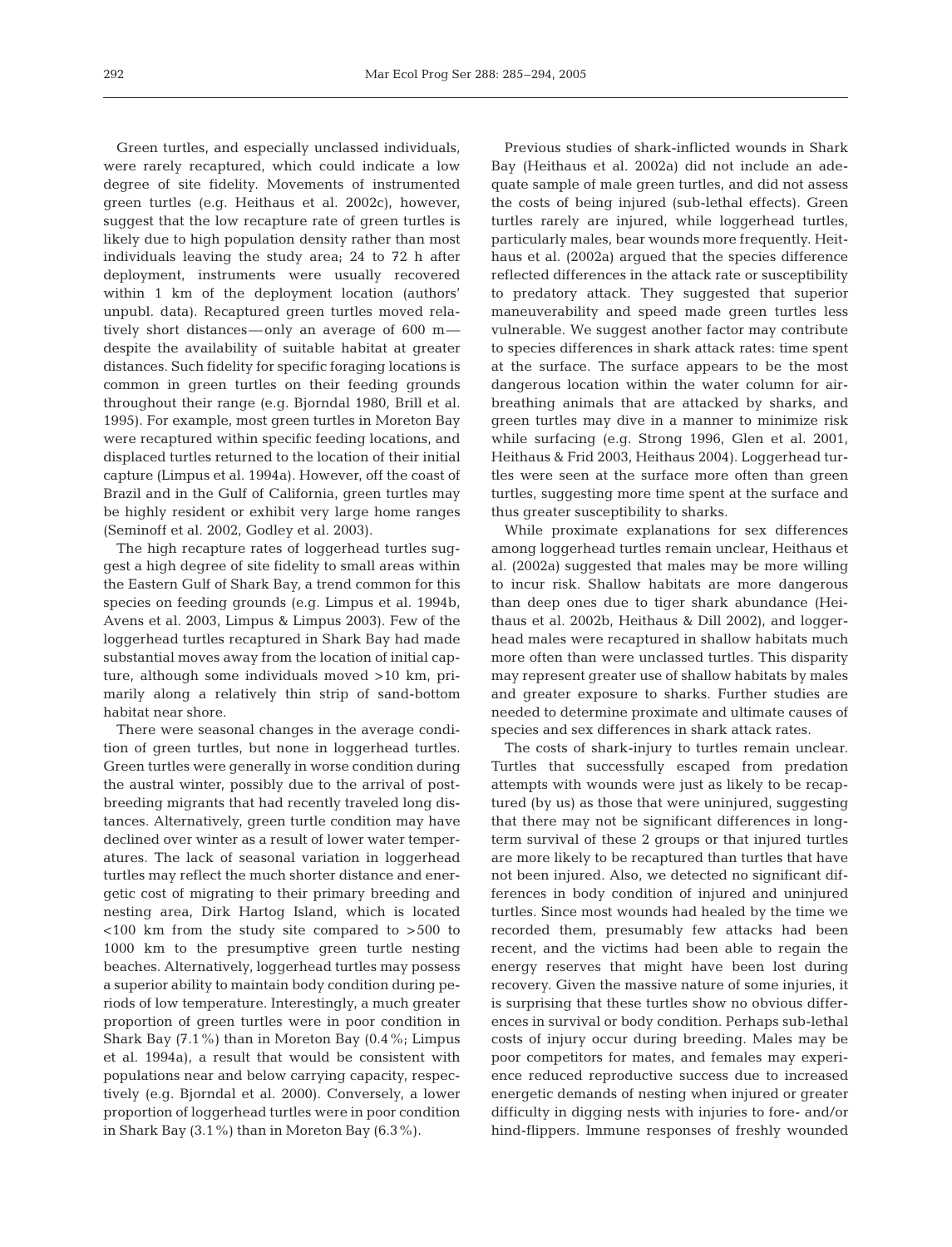nesting females suggest that they are able to overcome injuries such that reproductive failure does not occur (Jessop et al. 2003), but the effects of injuries, both recent and old, on fitness have yet to be determined.

Unlike foraging areas in close proximity to dense human populations, where green turtle fibropapilloma may affect up to 92% of individuals (e.g. George 1997), there was an extremely low occurrence of the disease in Shark Bay green turtles, and none was detected on loggerheads. Frequency of fibropapilloma was lower in Shark Bay than in Moreton Bay (7.9% of green turtles, 4.4% of loggerhead turtles), which has a city of almost 1 million people in close proximity (Limpus et al. 1994a,b). Furthermore, in Shark Bay, we observed no obvious damage to turtles caused by interactions with humans, while in Morteton Bay 1.6% of green turtles and 6.9% of loggerhead turtles bore wounds from boats and fishing gear (Limpus et al. 1994a,b).

In conclusion, populations of green and loggerhead turtles inhabiting the relatively pristine foraging grounds of Shark Bay exhibit key differences with locations where human impacts are greater. These include fewer anthropogenic injuries and more sharkinflicted injuries in Shark Bay, along with a higher proportion of large individuals, differences in sex ratios and differences in the proportion of turtles in poor condition. These differences suggest that an understanding of turtle populations on foraging grounds based on areas with current or historical human-inflicted mortality and disturbance may result in shifting baselines (Pauly 1995, Baum et al. 2003, Baum & Meyers 2004). An understanding of turtle populations in relatively pristine habitats, like Shark Bay, are important for establishing baselines that are closer to pre-exploitation values.

*Acknowledgements.* We thank the Monkey Mia Dolphin Resort for housing and logistical support. CALM, Western Australia provided flipper tags and helped initiate sampling. R. I. T. Prince provided helpful guidance. We thank D. Heithaus, L. Heithaus, J. McLash, C. Genrich, P. Greene, M. Kerford, K.Collins, L. Marshall, J. Wilder, A. Greenley, R. Abernethy, K. Wirsing, V. Alla, R. McPhie, K. Martin, S. Gero, S. Allen, A. Ottensmeyer, S. Smith and R. Whittombe for their assistance. This research was supported in part by the National Geographic Expeditions Council and NSERC Canada grant A6869 to L.M.D. A.F. was supported by NSERC Canada PGS-B scholarship. This is contribution 17 of the Shark Bay Ecosystem Research Project.

## LITERATURE CITED

- Aragones LV (2000) A review of the role of the green turtle in tropical seagrass ecosystems. In: Pilcher N, Ismail G (eds) Sea turtles of the Indo-Pacific: research management and conservation. ASEAN Academic Press, London, p 69–85
- Aragones LV, Marsh H (2000) Impact of dugong grazing and turtle cropping on tropical seagrass communities. Pac Conserv Biol 5:277–288
- Avens L, Braun-McNeill J, Epperly S, Lohmann KJ (2003) Site fidelity and homing behaviour in juvenile loggerhead sea turtles (*Caretta caretta*). Mar Biol 143:211–220
- Baldwin R, Hughes GR, Prince RIT (2003) Loggerhead turtles in the Indian Ocean. In: Bolten AB, Witherington BE (eds) Loggerhead sea turtles. Smithsonian Books, Washington, DC, p 218–232
- Baum JK, Myers RA (2004) Shifting baselines and the decline of pelagic sharks in the Gulf of Mexico. Ecol Lett 7: 135–145
- Baum JK, Myers RA, Kehler DG, Worm B, Harley SJ, Doherty PA (2003) Collapse and conservation of shark populations in the northwest Atlantic. Science 299:389–392
- Bjorndal KA (1980) Nutrition and grazing behavior of the green turtle *Chelonia mydas*. Mar Biol 56:147–154
- Bjorndal KA (1997) Foraging ecology and nutrition of sea turtles. In: Lutz PL, Musick JA (eds) The biology of sea urtles. CRC Press, Boca Raton, FL, p 199–231
- Bjorndal KA (2003) Roles of loggerhead sea turtles in marine ecoystems. In: Bolten AB, Witherington BE (eds) Loggerhead sea turtles. Smithsonian Books, Washington, DC, p 235–254
- Bjorndal KA, Jackson JBC (2003) Roles of sea turtles in marine ecosystems: reconstructing the past. In: Lutz PL, Musick JA, Wyneken J (eds) The biology of sea turtles, Vol II. CRC Press, Boca Raton, FL, p 259–273
- Bjorndal KA, Bolten AB, Chaloupka MY (2000) Green turtle somatic growth model: evidence for density dependence. Ecol Appl 10:269–282
- Bjorndal KA, Bolten AB, Chaloupka MY (2003) Survival probability estimates for immature green turtles *Chelonia mydas* in the Bahamas. Mar Ecol Prog Ser 252:273–281
- Brill RW, Balazs GH, Nolland KN, Chang RKC, Sullivan S, George AC (1995) Daily movements, habitat use, and submergence intervals of normal and tumor bearing juvenile green turtles *(Chelonia mydas* L.) within a foraging area in the Hawaiian islands. J Exp Mar Biol Ecol 185:203–218
- Chaloupka MY, Limpus CJ (1998) Modelling green sea turtle survivorship rates. In: Epperly SP, Braun J (eds) Proc 17th Annual Sea Turtle Symp. NOAA Tech Mem NMFS 415: 24–26
- Chaloupka MY, Limpus CJ (2002) Survival probability estimates for the endangered loggerhead sea turtle resident in southern Great Barrier Reef waters. Mar Biol 140: 267–277
- Corkeron PJ, Morris RJ, Bryden MM (1987) Interactions between bottlenose dolphins and sharks in Moreton Bay, Queensland. Aquat Mamm 13:109–113
- George RH (1997) Health problems and diseases of sea turtles. In: Lutz PL, Musick JA (eds) Biology of sea turtles. CRC Press, Boca Raton, FL, p 363–385
- Glen F, Broderick AC, Godley BJ, Metcalfe JD, Hays GC (2001) Dive angles for a green turtle *(Chelonia mydas)*. J Mar Biol Assoc UK 81:683–686
- Godley BJ, Lima EHSM, Åkesson S, Broderick AC, Glen F, Godfrey MH, Lushci P, Hays GC (2003) Movement patterns of green turtles in Brazilian coastal waters described by satellite tracking and flipper tagging. Mar Ecol Prog Ser 253:279–288
- Grift RE, Rijnsdorp AD, Barot S, Heimo M, Dieckmann U (2003) Fisheries-induced trends in reaction norms for maturation in North Sea plaice. Mar Ecol Prog Ser 257: 247–257
- Heithaus MR (2001) The biology of tiger sharks *(Galeocerdo cuvier)* in Shark Bay, Western Australia: sex ratio, size distribution, diet, and seasonal changes in catch rates. Environ Biol Fish 61:25–36